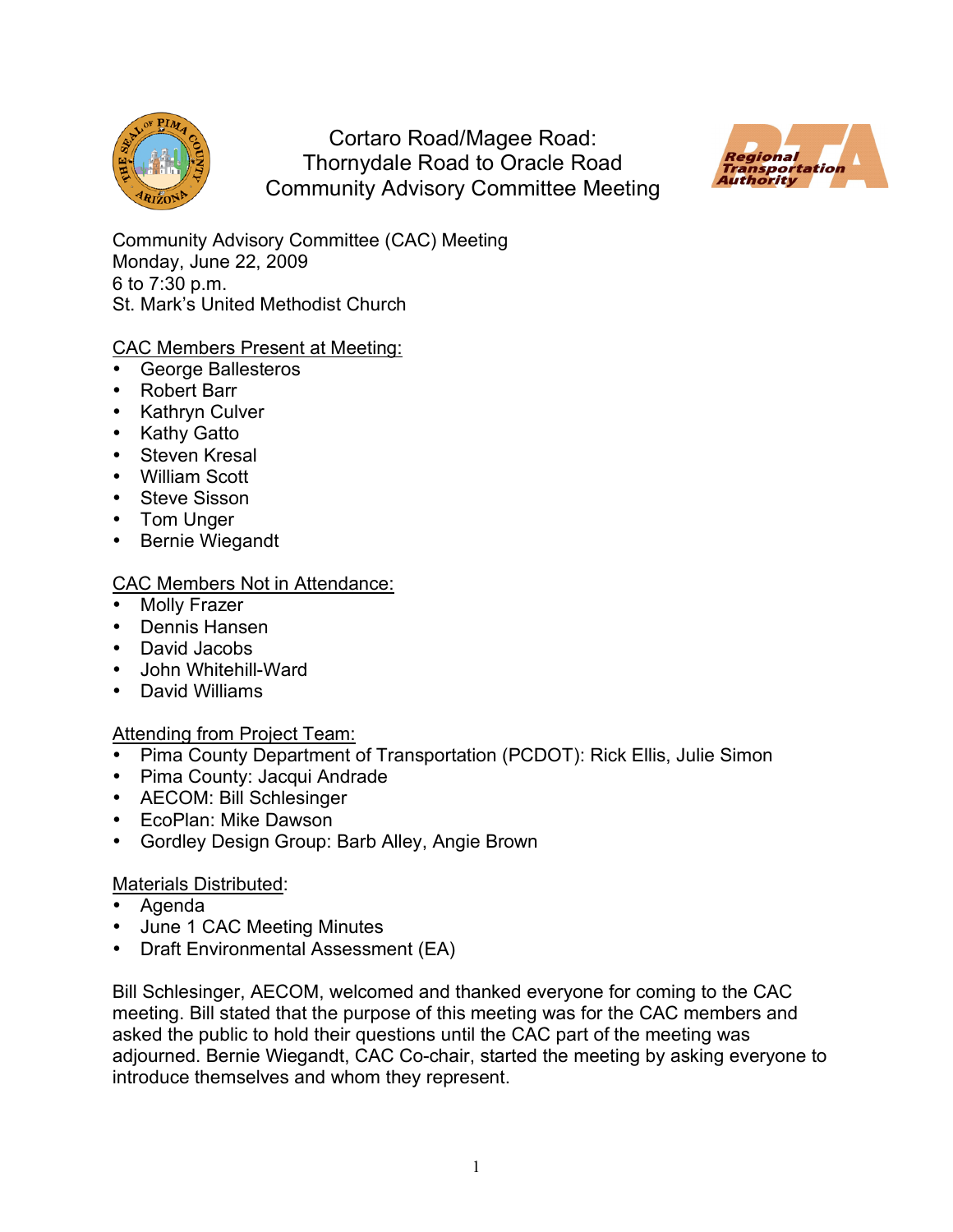Bill said there would be a slightly different format for tonight's meeting. He stated that a brief overview of the EA was given by Mike Dawson, EcoPlan, at the June 1 CAC meeting, and tonight, he would be going over the document in more detail in preparation for the CAC to draft their recommendation letter.

Bill gave some general directions on what needed to be included in the CAC recommendation letter, and said Mike would give an explanation of how to read the document. The CAC members would be more than welcome to stay and start drafting the letter, which is due on Wednesday, June 24, to Julie Simon, PCDOT Community Relations.

Mike explained to the CAC in detail how to read the EA.

Rick Ellis, PCDOT, reinforced that the team would be available for whatever the CAC members would need from them. He said they are happy to sit in on the meetings as the committee is writing their letter, or to just stop in as a resource. Rick also said the letter should stick to the recommendations the committee has on the roadway. The letter is not the place to ask questions. Rick said by the time the letter is written, all questions should be answered, although the CAC members and PCDOT may not agree on certain areas.

Q: What is the CAC members' role once the letter is written?

A: Per the Pima County Ordinance, the CAC members' responsibility is technically over once the letter goes to the BOS; however, the team would like the members to stay active and engaged, as decisions will need to be made moving forward toward final design.

There were discussions between the CAC members and the project team to further clarify the responsibility of the committee in writing their letter.

CAC members brought up the following concerns:

- What kind of lights, if any, will there be along the corridor?
- A desire for the S-Curve configuration at the intersection of Magee Road and La Cholla Boulevard.
- A request to keep noise to a minimum rubberized asphalt will be used throughout the entire corridor.

The CAC members discussed vacation schedules and set up a meeting for Monday, June 29, to start working on the recommendation letter. Bill asked Gordley Design Group to find a meeting facility for the committee and mail the EA to members not in attendance at this evening's meeting.

Bill thanked the CAC members for giving of their time and efforts by sitting on the committee.